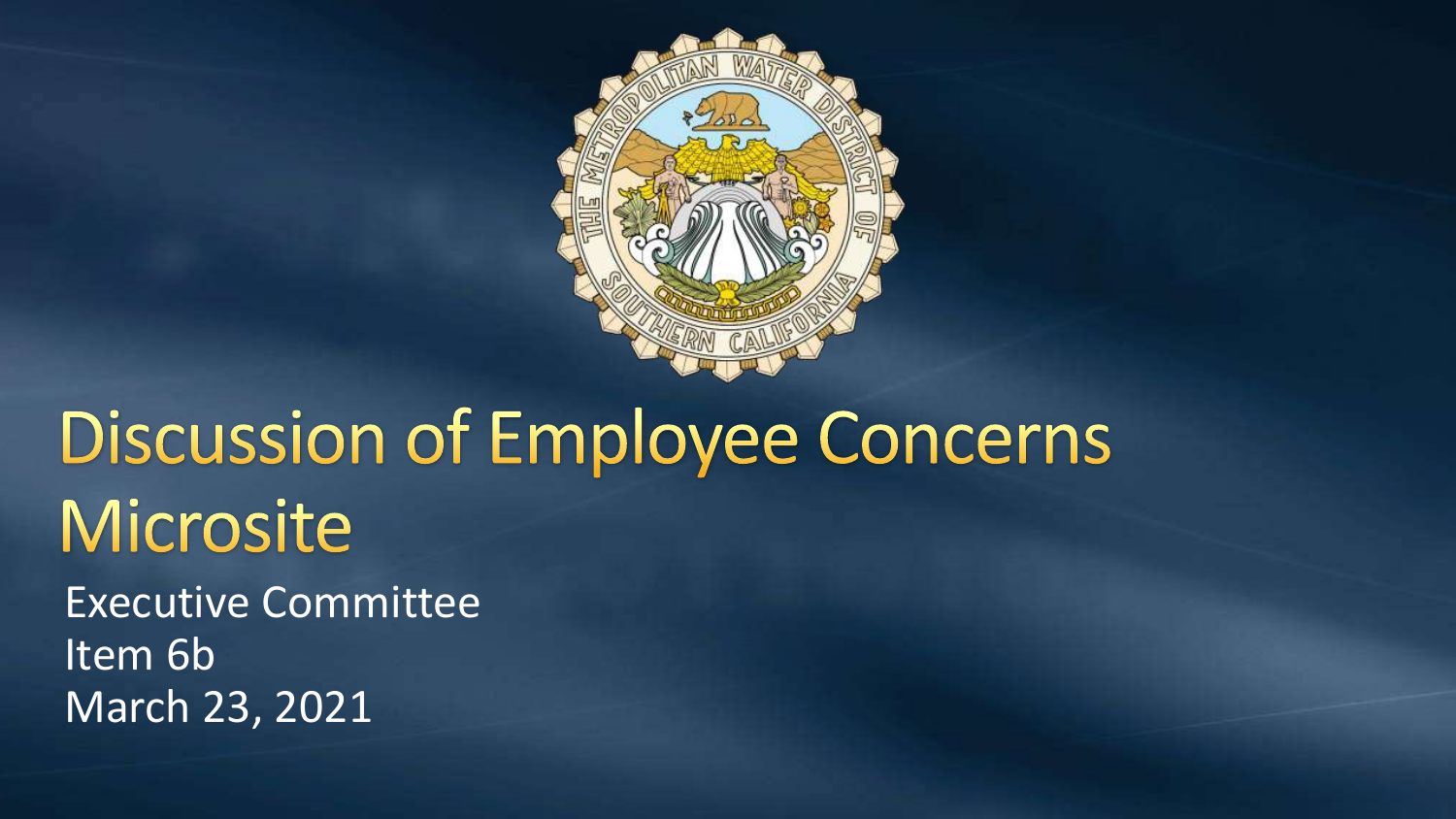# **Employee Concerns Microsite**

Goals ۰

- Increase transparency and public access to issues-related materials
- Maintain a record of correspondence and actions from Metropolitan, other agencies and individuals
- Establish a hub of information where Metropolitan can store and link to documents when referencing them in electronic correspondence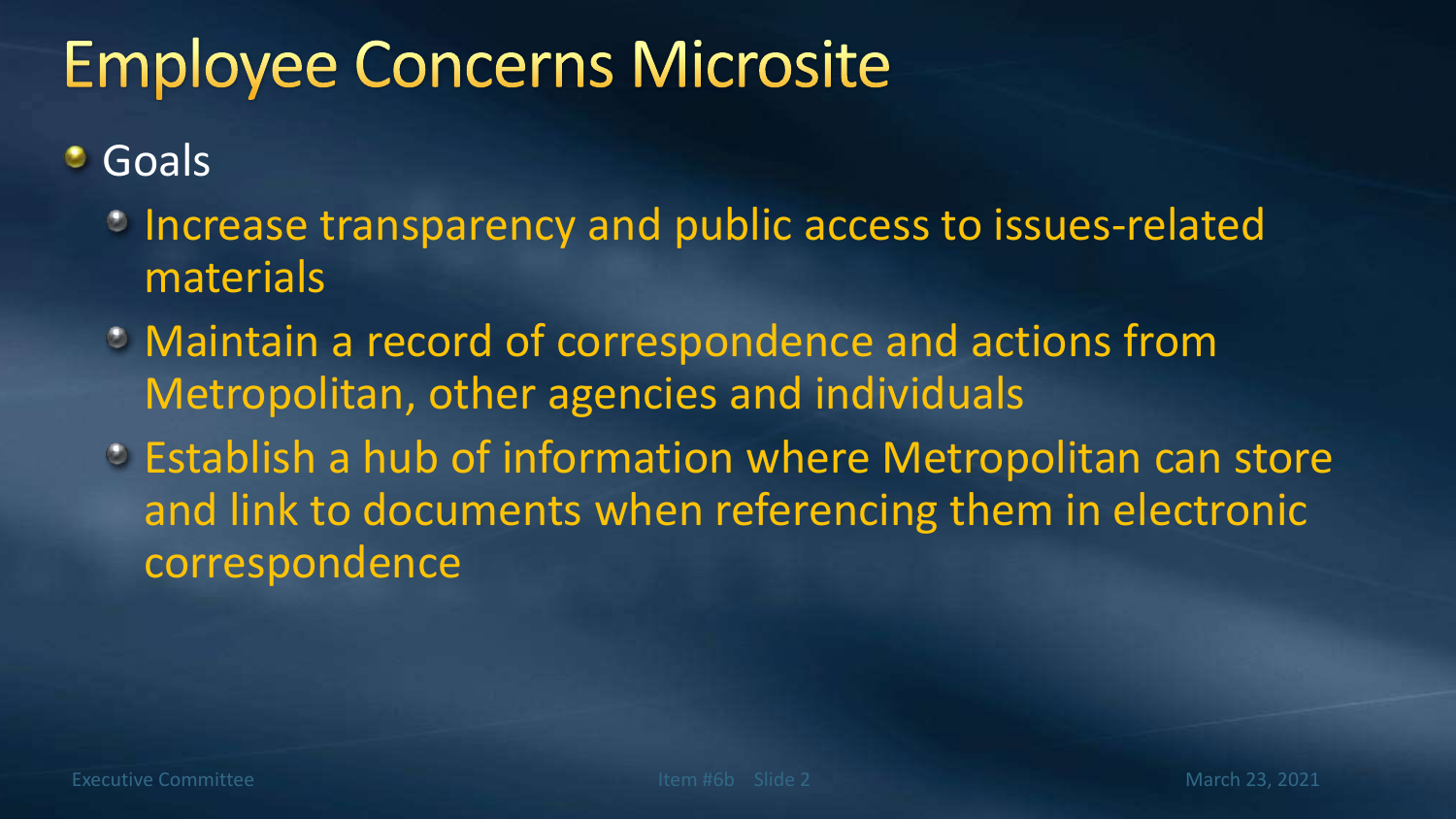#### **Microsite**

**• House information in one place** 

- Metropolitan Board activity
- Public comments provided to Metropolitan Board
- Media coverage
- Metropolitan's Equal Employment Opportunity Policies
- Metropolitan's Diversity Equity and Inclusion Initiative
- Correspondence and other actions from other entities including employees, employee unions and local and state government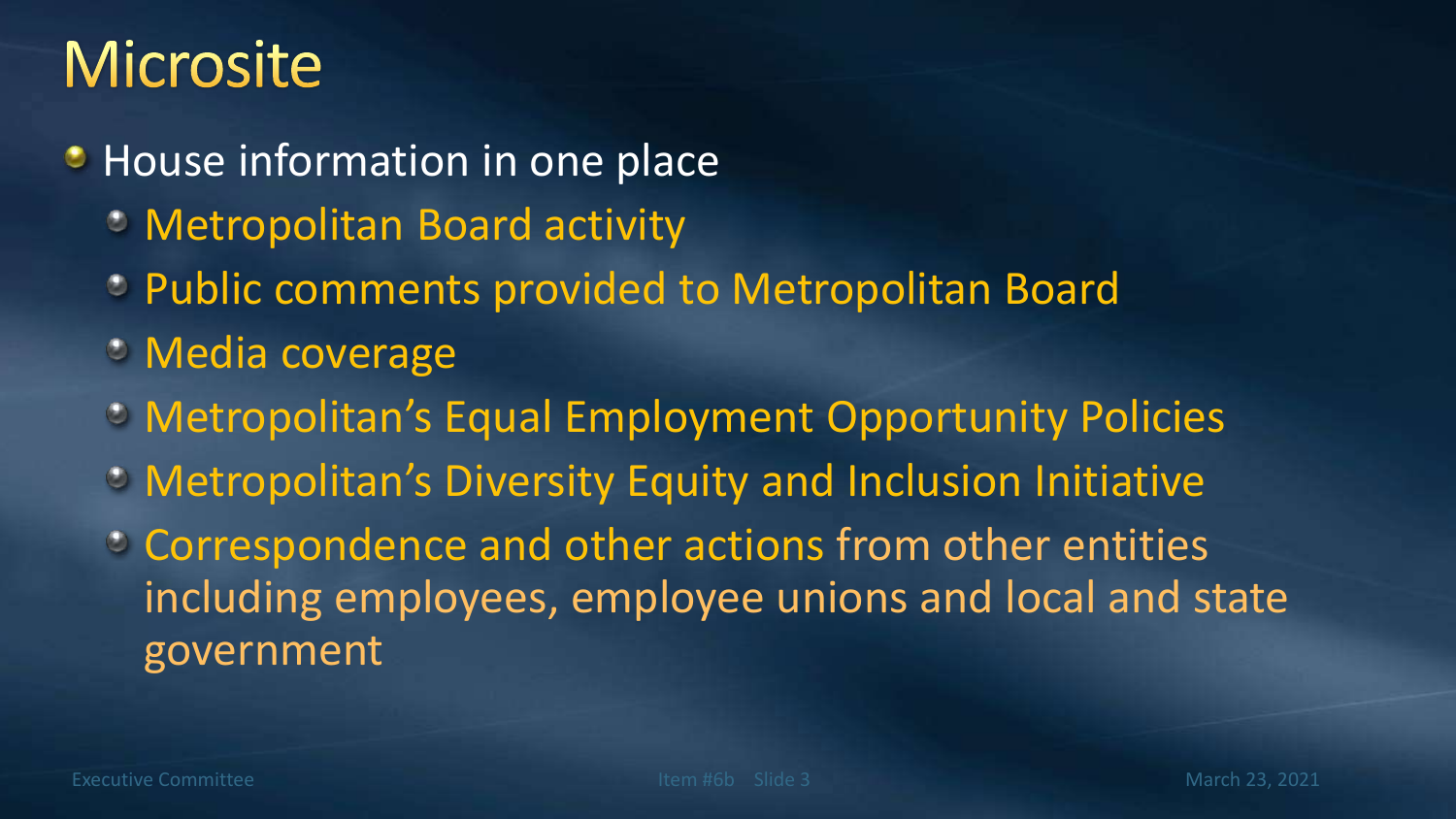#### **Microsite**

- Public facing website that points interested parties to one location
	- Legislators, County Supervisors, City Council members and staff
	- Board of Directors
	- Member agency directors, managers and staff
	- **Employees**
	- **C** Media
	- Public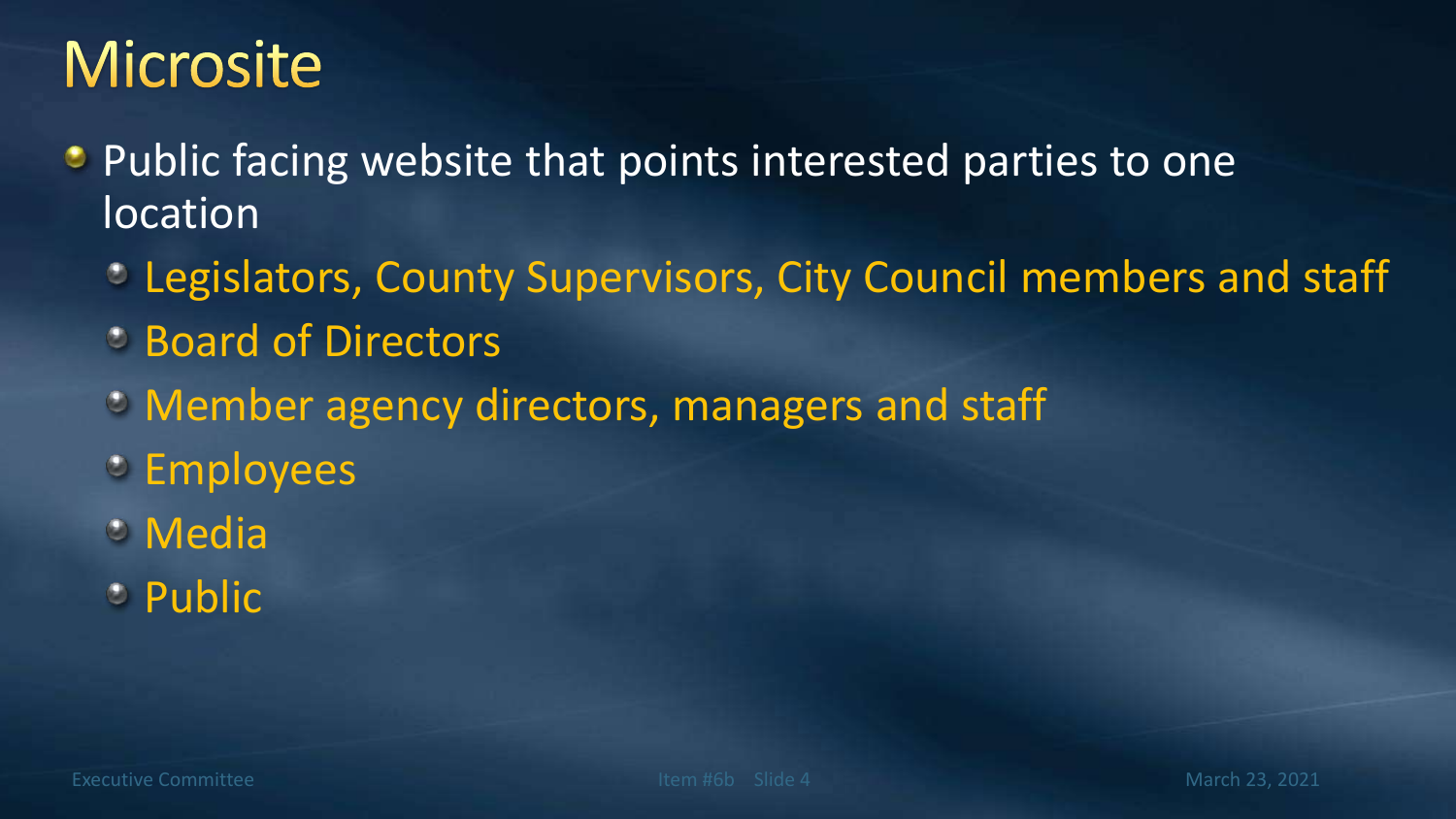**Employee petition began circulating March 8, 2021** 

- **Created by female employee**
- Union represented team manager (AFSCME Local 1001)
- Signed and distributed as an individual and not as a Metropolitan manager (i.e., not under MWD signature block or job title)

#### **O** Distributed to:

- **Solely to "Friends/coworkers"**
- <sup>•</sup> Seeking concerted action "if you are supportive"
- **Executive Management Involvement None**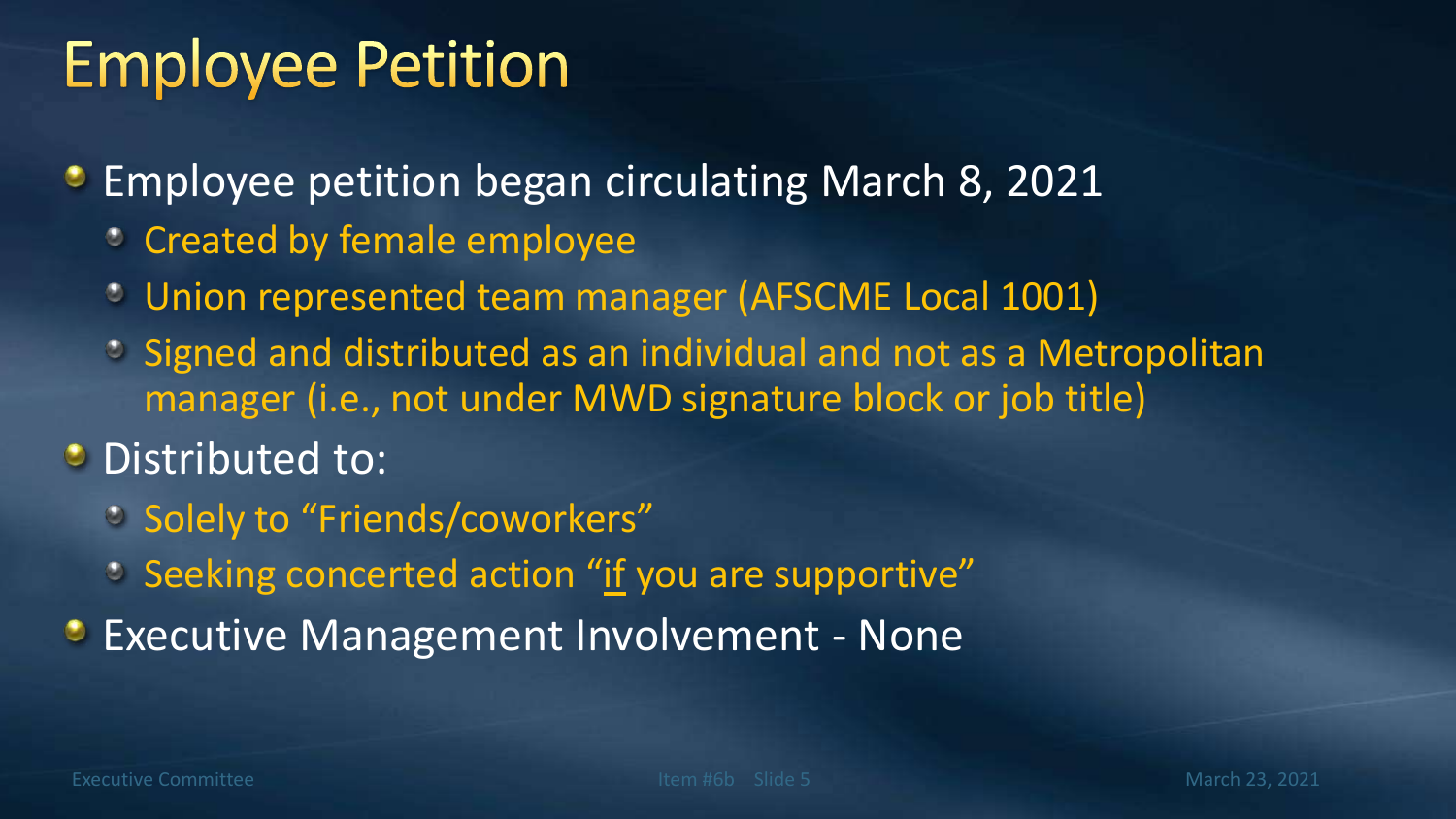- **Entitled: "Petition from Metropolitan Water District Employees** Focused on Solutions for a Better Future"
	- $^{\circ}$  "As a current employee of the Metropolitan Water District of Southern California, I am saddened and distressed by media coverage that reflects the current climate created by a handful of employees that is now impacting the morale of the other 99 percent of employees."
- **Unknown if petition is still circulating or how many employees** have signed
- "Google" form with ten statements seeking signature from employee if they agree with all or most statements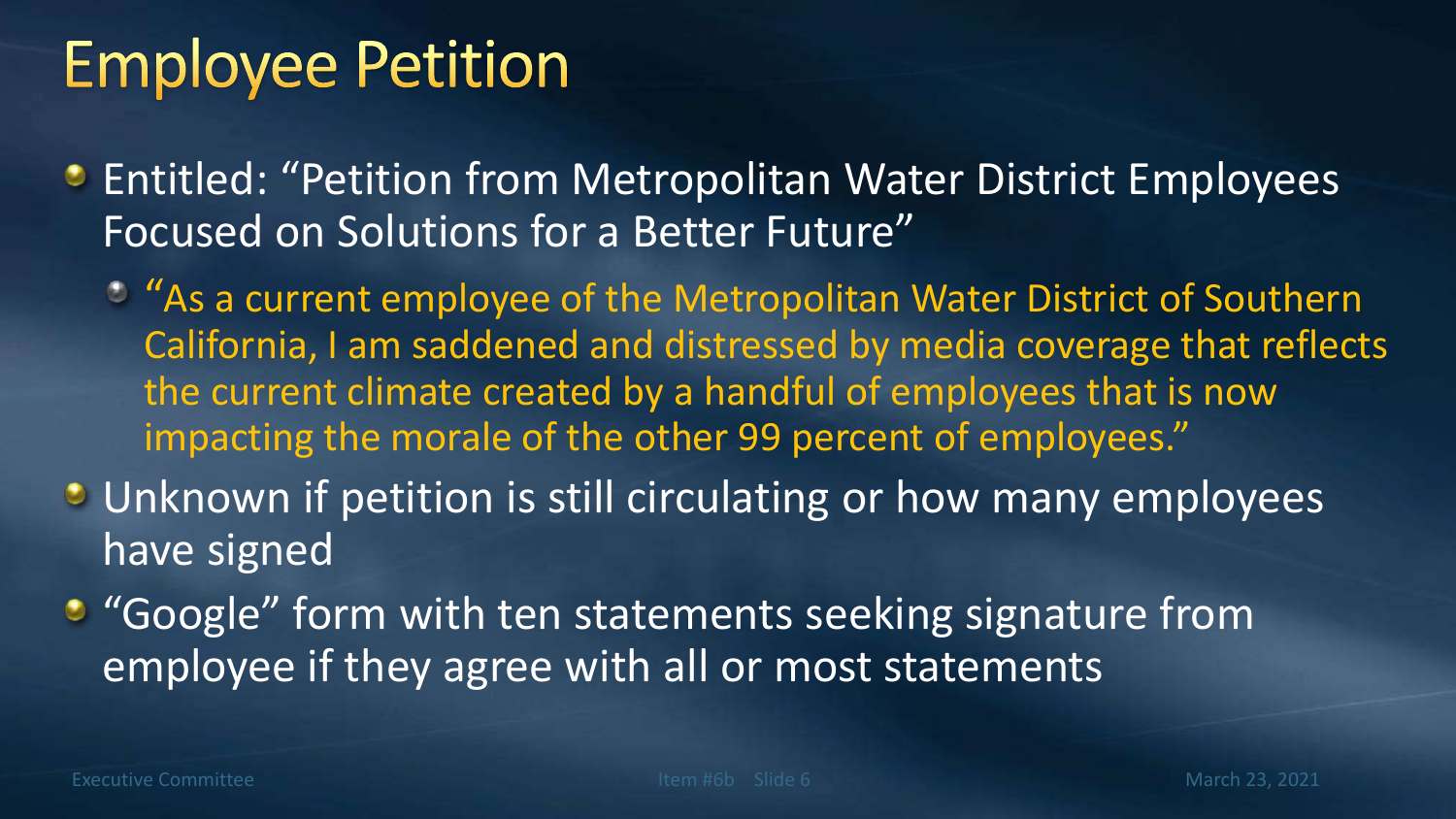- **Stated Goal: Seeks concerted action in order to voice a common** viewpoint on ten factors relevant to the following items:
	- Supporting the victims of sexual harassment at Metropolitan and the processes in place to address that subject
	- Accepting change in a positive manner
	- Focusing on the experience of all groups at Metropolitan
	- Challenging the tactics adopted by the AFSCME Women's Caucus
	- **Commenting on their perception of Executive Management**
	- **CACKnowledging actions taken to date**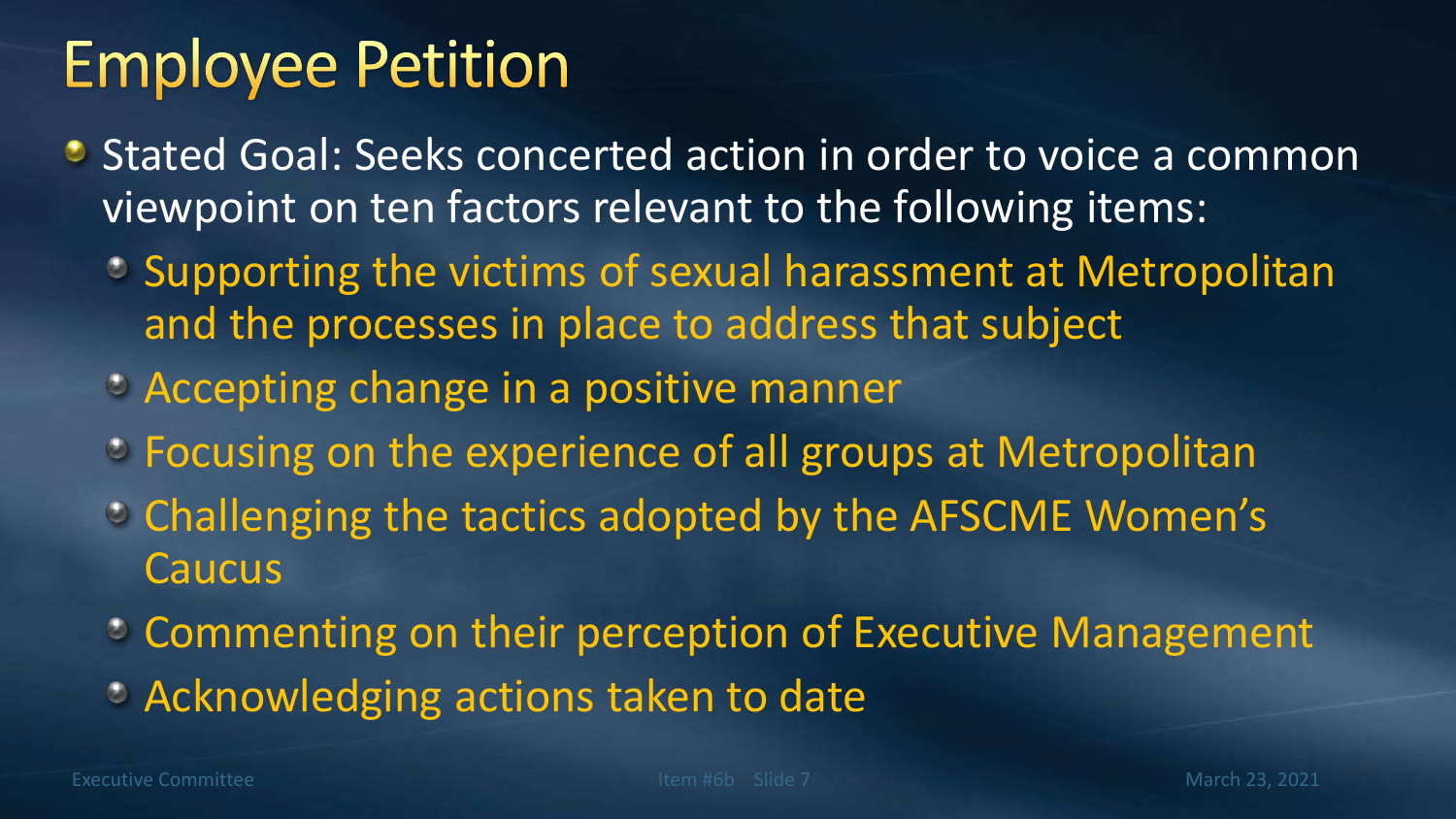- **Executive management does not take a position on the petition**
- Management employees involved in the petition are involved in their capacity as an employee engaged in protected activity
- Metropolitan has not adopted statements in the petition
- Metropolitan has not authorized any employee to circulate the petition on behalf of Metropolitan
- **GM memo to all employees that there shall be no retaliation** regardless of whether or not an employee participates in the petition or not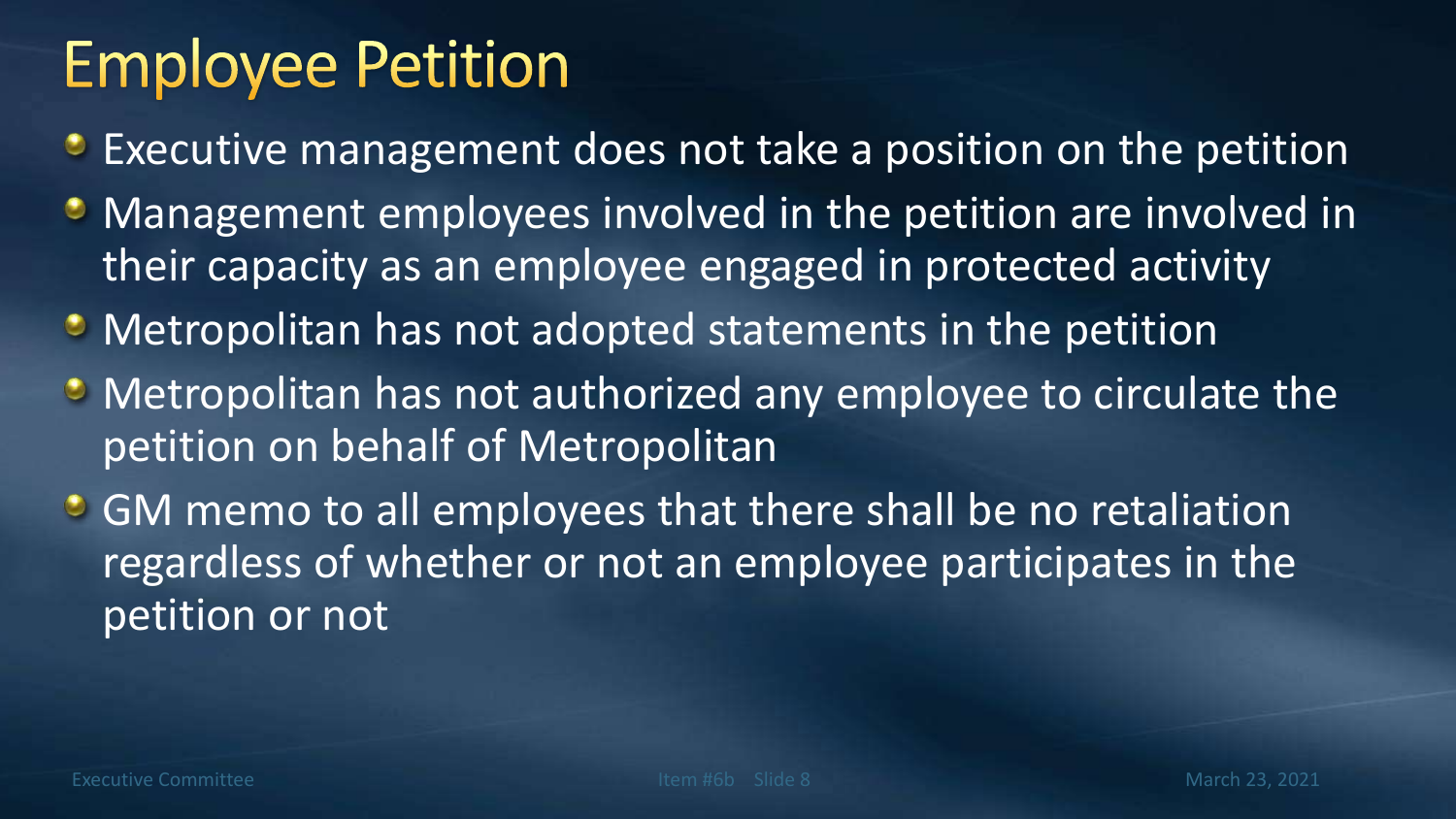# **Management Hierarchy**

- **General Manager**
- Assistant General Managers (4)
- Group Managers (11)
- Section Managers (26)
- Unit Managers (54)
- Team Managers (150)
	- $\degree$  Typically oversee 3 18 employees depending on nature of work
	- Petition originated at this level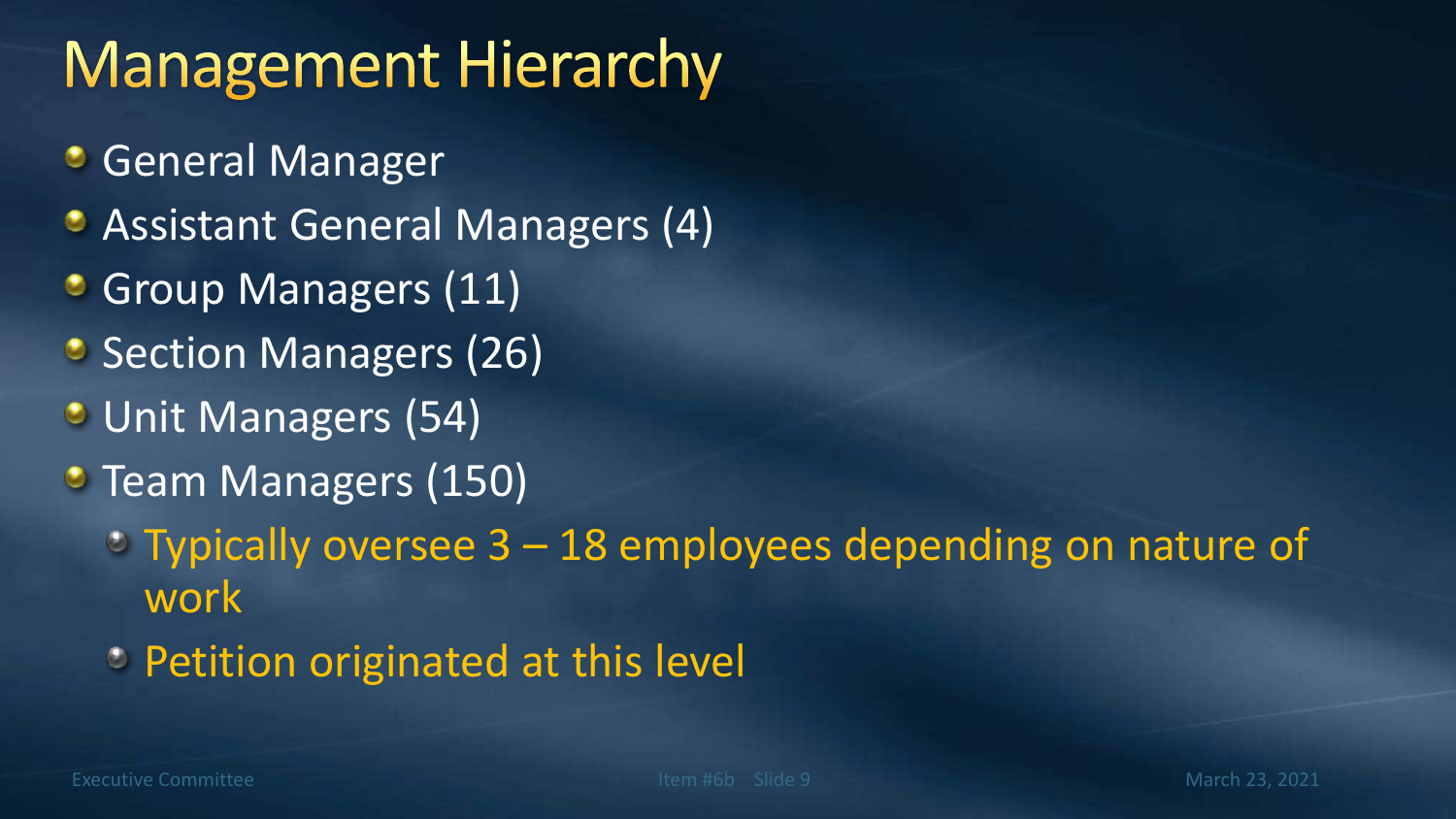# **Employee Rights**

#### **• First Amendment**

- First Amendment protects a public employee's right to speak as a citizen on matters of public concern without fear of retaliation by his or her employer or to file petitions seeking redress
- Speech related to the workplace but outside the course of an employee's ordinary duties is protected
- Employees "are often in the best position to know what ails the agencies for which they work."
- **O** MMBA/PERB